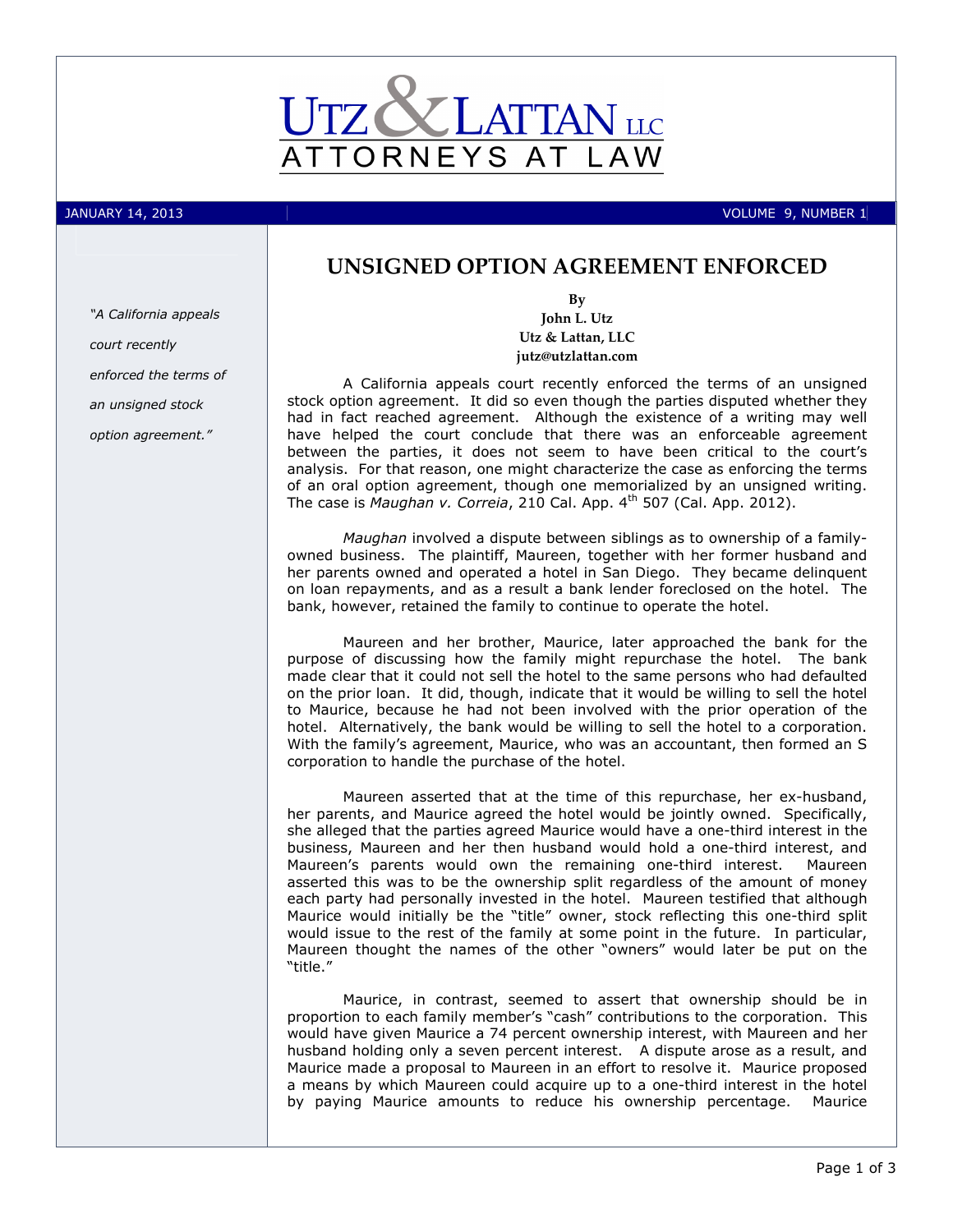provided Maureen with schedules and ownership percentages in this connection, demonstrating how Maureen's purchase of a total one-third share would decrease both Maurice's cash contributions – which were sometimes referred to as "loans" – to the hotel, and Maurice's corresponding interest in the corporation. Maureen's understanding was that under this proposal she would be paying Maurice for her interest, and would be obtaining the stock from him.

The court concluded that within some months after the proposal was made the parties had entered orally into a stock option agreement. Maurice prepared a document memorializing that, under the agreement, Maureen and her then husband had 10 years to exercise their option to purchase up to a one-third interest in the company, at a specified dollar price plus two points over the prime interest rate. Maureen indicated that she and her husband understood they were relinquishing any claim they might have that the shares of the company should be differently allocated, and specifically that they were giving up any claim that they were entitled to a one-third interest under a prior agreement made at the time the hotel was repurchased from the lender.

The written document, which the parties never signed, indicated that there was an agreement between Maureen (and her husband) and the corporation, which would give Maureen the option to purchase up to one-third of the stock in the corporation. Maureen testified that her agreement was not with the corporation, but instead with Maurice, and she disagreed with various recitals set forth in the writing. These included a recital that Maurice owned 100 percent of the corporation from its inception (and up to the date of the stock option agreement). Maureen's understanding was that by paying Maurice the option price, she was effectively reimbursing him for the "loans" he made to the company, and was obtaining stock directly from him.

Above the signature lines (which, again, were blank because the agreement was never signed), was the following statement: "By signing below I certify that, to the best of my knowledge and belief, . . . the information set forth in this statement is true, complete and correct." According to Maureen, she and her husband orally agreed to the stock option agreement, but did not sign it because the agreement was one between family members, she and Maurice had been "very close," and Maurice did not ask her to sign it. Maurice, in contrast, testified that there was no agreement because Maureen told him she would never have the money to purchase the additional shares. For this reason, Maurice testified, he believed the stock option agreement was "a dead issue." Maureen responded that her inability to pay for the entire one-third interest at the time of the agreement was why the agreement gave her 10 years to exercise.

In a portion of the opinion not certified for publication (meaning, generally, that it must not be cited or relied on by a court or party in another lawsuit), the court enforced the option agreement. The court referred to it as an "oral stock option agreement," suggesting that the existence of the written memorialization of the agreement was not a prerequisite to the court's finding that the agreement was enforceable. In the unpublished portion of the opinion, the court addressed Maurice's two principal arguments. The first was that the document memorializing the agreement specified that acceptance must be indicated by a signature, but the parties never signed the agreement. Maurice's second principal argument was that the parties' conduct after the agreement was supposedly entered into was inconsistent with the existence of an agreement. The trial court found otherwise on both points, and the appellate court found that the evidence was sufficient to support the trial court's conclusions.

Notably, as to Maurice's point about the document not having been signed, the court said it is true that an offeror may require that an agreement be signed in order for it to be binding. But "if the respective parties orally agreed

Utz & Lattan, LLC

# Overland Park Office:

7285 West 132nd St. Suite 320 Overland Park, KS 66213

Phone: 913.685.0970 Fax: 913.685.1281

### Skokie Office:

10024 Skokie Blvd. Suite 213 Skokie, IL 60077-9944

Phone: 224.233.1342 Fax: 913-685-1281

Huntsville Office: P.O. Box 1547 Huntsville, AR 72740

Phone: 479-738-1083 Fax: 913-685-1281

Katherine Utz Hunter kutz@utzlattan.com Phone: 224.233.1342

Lisa H. Lattan lisalattan@utzlattan.com Phone: 913.685.8150

Dale K Ramsey dramsey@utzlattan.com Phone: 479-738-1083

John L. Utz jutz@utzlattan.com Phone: 913.685.7978

## www.utzlattan.com

The information in this newsletter is of a general nature only and does not constitute legal advice.

Consult your attorney for advice appropriate to your circumstances.